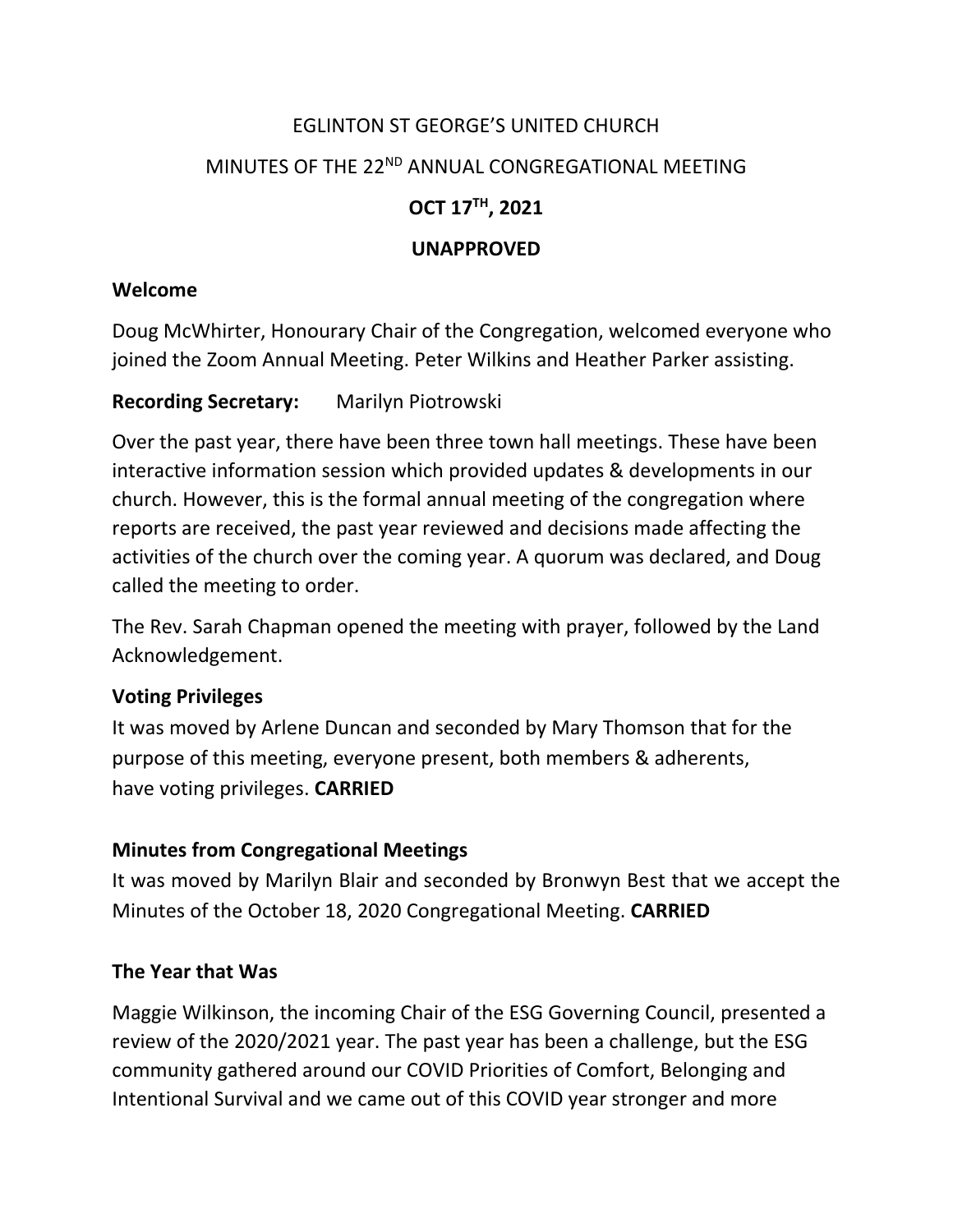dynamic. ESG's focus on **COMFORT** has brought comfort to our own community and beyond with various groups providing care and connection. The We Are Not Alone (WANA) Tuesday email was followed up by the Community of Care discussion on Wednesdays based on Worship themes. Thank you to Patti Thompson and Peter Wilkins for their leadership in filling our need for comfort and spiritual connection.

The Pastoral Care team along with the Last Minutes and New Perspectives groups provided care for seniors along with goodie bags, cards, phone calls, sweets, knitted hearts and daffodil deliveries. Our thanks to everyone who volunteered to support this comforting ministry.

The Little Free Pantry addressed a need right in our neighbourhood. It has been filled (and emptied!) daily since September 2020. Thanks to Outreach's Connie Roden and Marion Axmith and the Last Minutes group for this initiative.

Arlene Duncan and Reid Robson planted 150 bulbs in the Community Garden, resulting in a blooming green space in which nature's beauty brought comfort to neighbours and passers-by.

We found **BELONGING** and Connection in so many ways -

A brilliant team of AV experts and volunteers led worship through live-streaming and then in recorded format, bringing us wonderful surprises to connect and inspire us. We became a digital as well as an in-person community. Online worship series such as UnGlamorous and the Artistry of God engaged us and challenged our thinking. Love aLIVE invited new people into our midst and provided multi-generational connections.

Coffee Hour attracted a core group who enjoyed connecting with conversation on all sorts of topics.

The Christmas Pageant featured 27 children and 3 adults. It was not only engaging and delightful to watch – it communicated a beautiful message that was widely shared with 848 views on Facebook alone! We are grateful for the leadership of the Family Ministry team in giving us this opportunity to connect.

40 young adults connected with the residents of Flourish House in programs they offered including Wednesday Soup suppers, backyard community barbeques and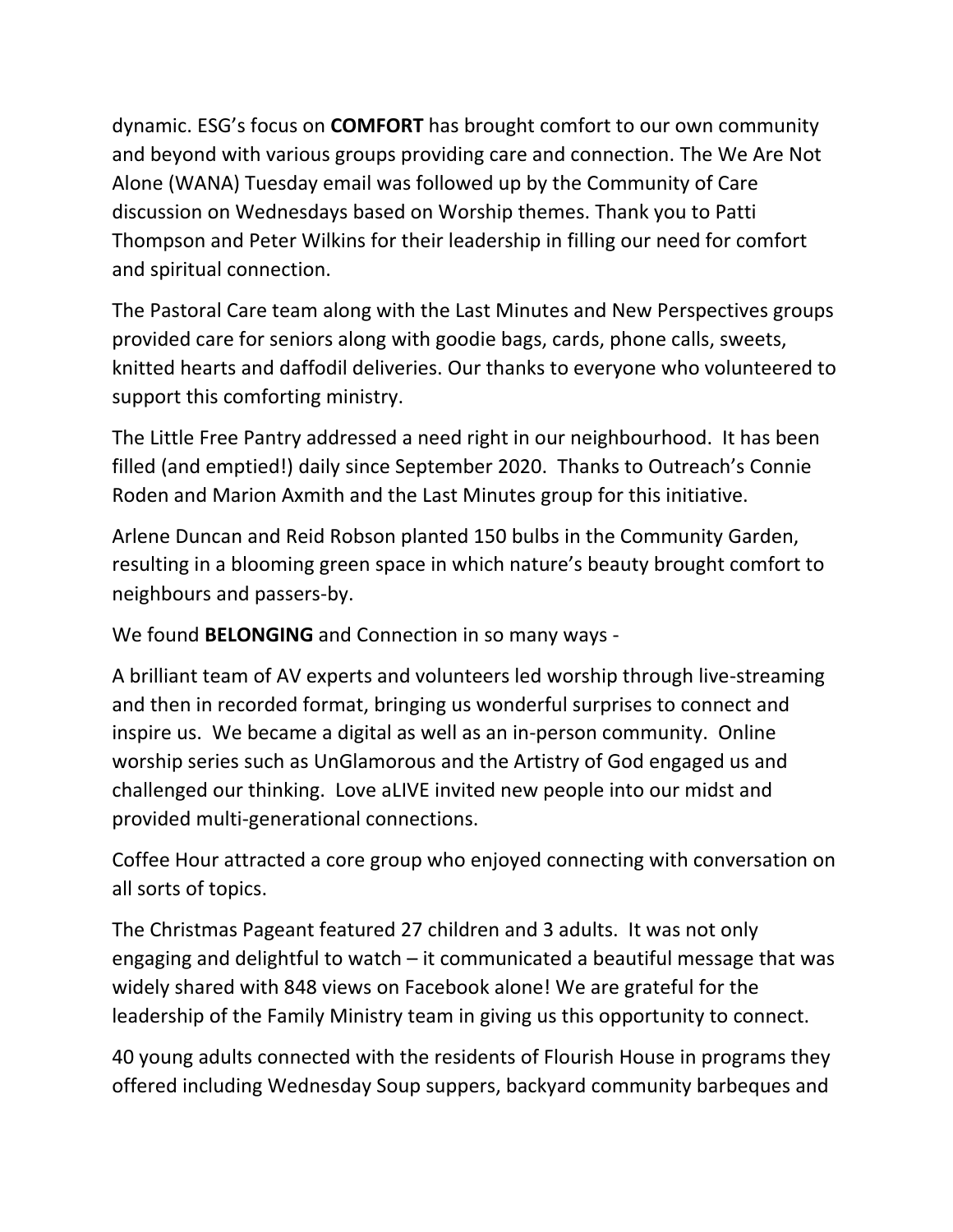weekly vespers. Through the intentional community at Flourish House, our connections are growing and deeply meaningful ministry is happening!

We operated with **INTENTIONAL SURVIVAL** in mind, making strong connections in our North Toronto Cluster with Outreach projects, sharing resources and wisdom, and potential partnerships emerging.

The Property Committee installed over 750 LED lights at no cost to ESG and continues to improve the Building Automation System to reduce our carbon footprint.

The Finance team put in over 150 hours to assemble the annual budget and financial statements for 20-21.

Expenses were trimmed without sacrificing programming.

The basement lift got lift-off to create a fully accessible building.

Sincere thanks to Property and Finance for their prudence and planning.

Thanks to our congregation for responding with great generosity when it was most needed.

Safety has been a high priority, and our COVID Response Team has been working very hard all along the way, dealing with the ever-changing rules and requirements. We had 103 responses to our ESG COVID survey this September indicating a 98% vaccination rate among respondents. Well done! We continue to monitor public health updates to try to keep our community safe.

Now we are moving forward! in Faith, in Growth, in Support, in Leadership, and in Gratitude.

## **Moving Forward in Faith**

**Worship**: The Rev Dr. Paul Hutchison presented on worship plans going forward. Sunday services are available in live and livestream formats with attendees preregistering each week. Sermon series for the year are Building a Bigger Table (October), Hope after Trauma (November), Comfort and Joy (Advent) with others in development for 2022.

There will be a monthly Evensong service with Rev Don Parsons and Rev Sarah Chapman continues with monthly Love aLIVE dinner church on Sunday evenings.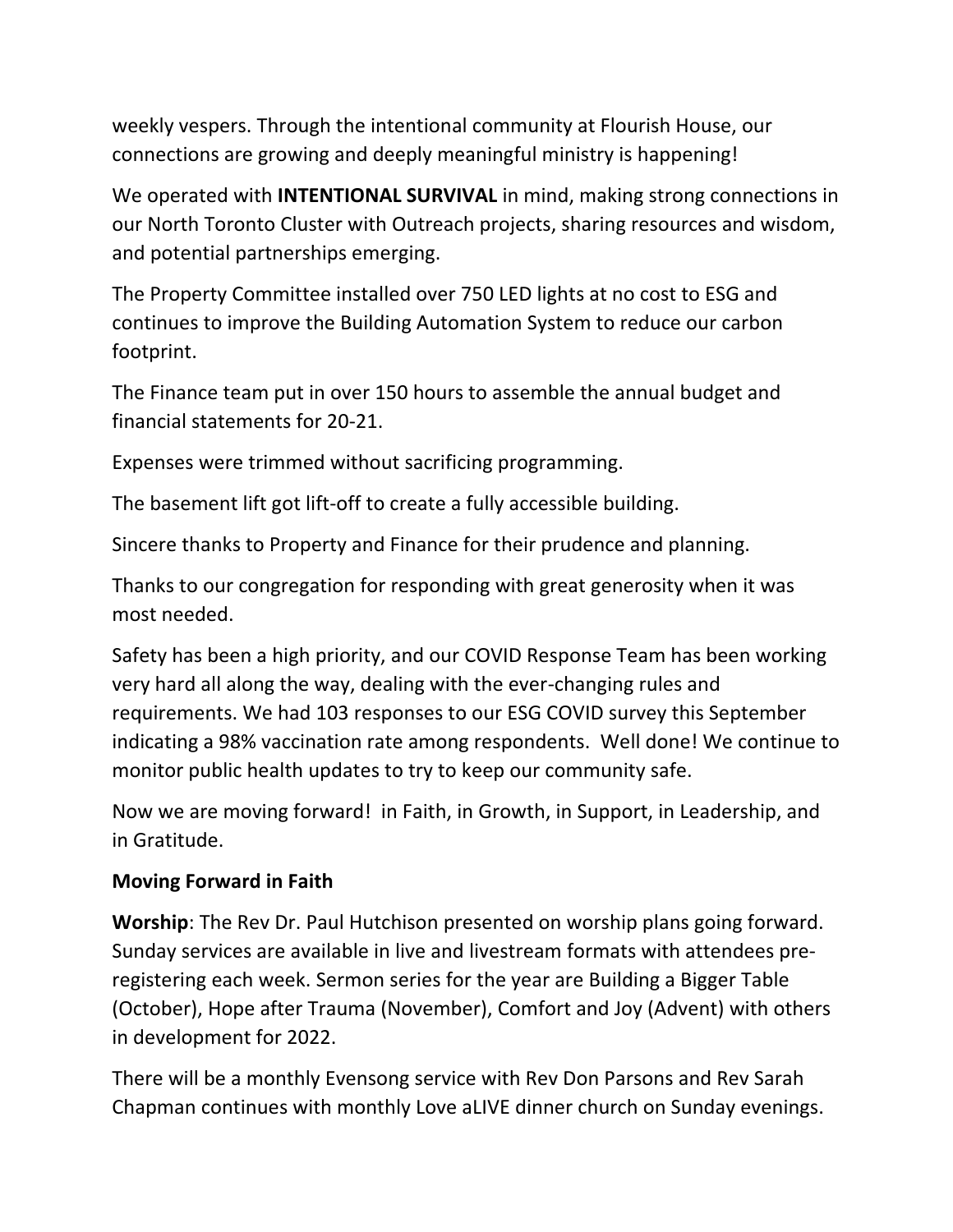**Family Ministries**: Children's Ministry has continued virtually with lessons posted on Facebook and Sunday morning Zoom sessions. The Youth group has been meeting on Sunday mornings for Zoom sessions or walks, and monthly socials on Friday evenings.

Monthly outdoor gatherings are continuing for both groups throughout the Fall – Blessing of the Pets (Sept), Pumpkin Carving (October) and Advent Celebration (November).

**Song:** Section Leads are providing leadership in services. Choir rehearsals continue over Zoom with as many as 45 people attending. 14 people have joined the choir from as far away as Yellowknife and Nova Scotia. The VOX Youth Community Choir will gather online this Fall. We look forward to singing in person as soon as it is safe to do so.

# **Moving Forward in Growth**

North Toronto Cluster:

- Clergy meet monthly for lunch
- Mentoring relationships with other NT churches
- Jennifer Torrens is collaborating on NTC website
- ESG is seen as a leader in digital communications
- Discussions in progress with Dewi Sant on possible amalgamation
- Opportunities sought for operational collaborations

# **Project Flourish**:

Food Ministry vision:

**Interconnected programs, ministries, events and expressions** that have a focus on **personal, community and creative growth**, while being deeply **linked to the theme of food and food justice.**

Focus will be on creating a community kitchen including food classes for all ages, making meals together, in-house chef, outreach in-house meal program and building partnerships with businesses in the community.

Future possibilities include partnership in a Farmer's Market, a Pizza Oven Ministry and a cookbook with members' favourite recipes.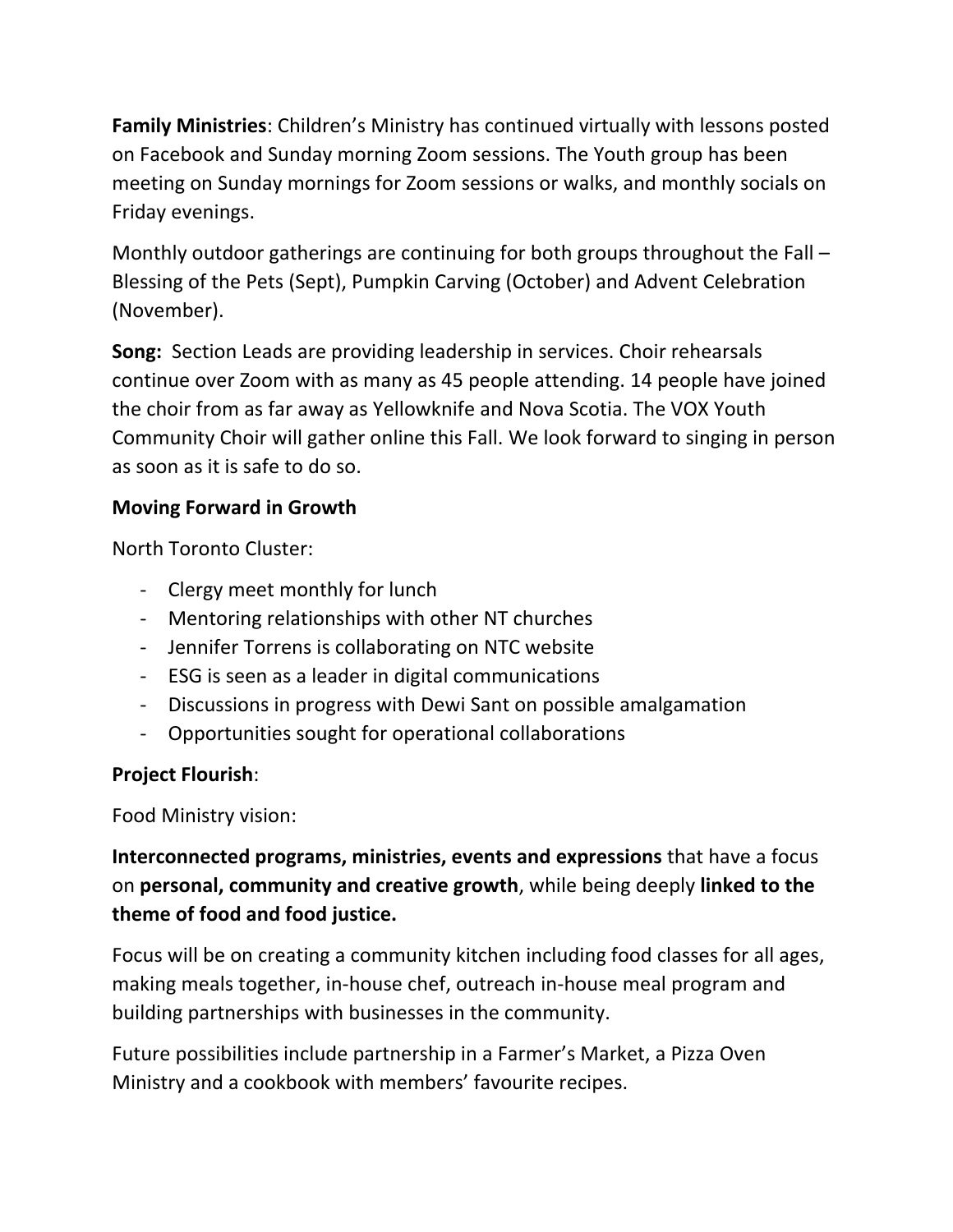## Communications:

Through work this year in communications with Six Trends Digital Agency, we believe that:

- We need to focus on digital ministry and communication
- The future is half 'in church' and half 'virtual church', supported by specific food ministries.

## **Moving Forward in Support:**

#### **Financial Report**

## **Fiscal Year Results ending June 30, 2021**

|                           | 2019/2020 Actual | 2020/21 Budget | 2020/21 Budget |
|---------------------------|------------------|----------------|----------------|
| Revenue                   | \$882.6k(a)      | \$780.2k(b)    | \$882.2k(c)    |
| <b>Interfund Transfer</b> | \$80.9k          | $$162.6k$ (d)  | \$159.2k       |
|                           |                  |                | (539.9k)       |
| <b>Expenses</b>           | \$930.1k         | \$999.2k       | \$996.5k       |
| Net Surplus/(Deficit)     | \$33.4k          | \$ (56.4k)     | 5.0k           |

(a) Received **\$34.7k** from Canada Emergency Wage Subsidy

- (b) Assumed **zero** from CEWS government subsidy
- (c) Received **\$66.9k** from CEWS government subsidy & **\$34k** in grants
- (d) Includes **\$57.4k** from Property Maintenance for AV system.

## **Noteworthy Financial Changes**

- Donations up by \$5k from the previous year
- Rental income **decreased** by (\$40k) due to COVID
- No rummage sales or concerts
- Blyth is major tenant
- United Church costs increased by \$5k & more in future
- Invested in AV system required to deliver in person & virtual ministry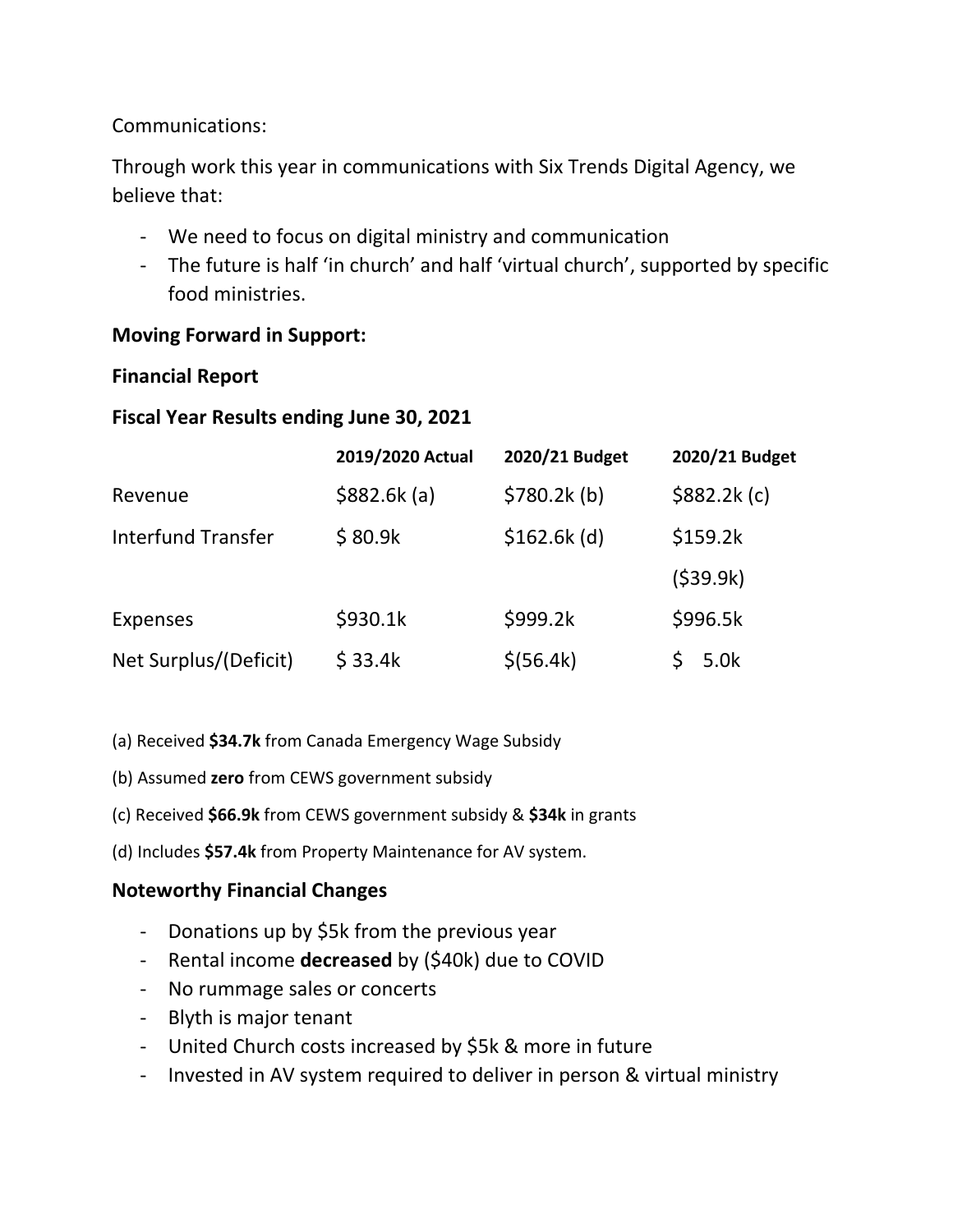## **Generous Undesignated Bequests Received**

We are grateful for generous bequests of \$53,000.

## **Congregational Fund now at \$1,050k**

|                             | <b>June 30 2020</b> | June 30 2021 |
|-----------------------------|---------------------|--------------|
| Leave a Lasting Legacy      | \$509k              | \$616k       |
| <b>Property Maintenance</b> | \$253k              | \$247k       |
| <b>Operating Reserve</b>    | \$170k              | \$187k       |

## **ESG Funds: Values as of June 30, 2021**

| <b>Congregational Fund:</b> | $$1,050 - up 10\%$   |
|-----------------------------|----------------------|
| <b>Endowed Funds:</b>       | $$1,041k$ - up 12.6% |
| <b>Restricted Funds:</b>    | $$2,019k - up 11.1%$ |

Increase due to generous bequests & unrealized investment gains.

## **Financial Priorities for 2021/22**

- Secular trend impacting membership & revenue
- Planning challenge: importance of pledges & PAR
- Rental and rummage rev stretch
- Importance of grants
- Focused quarterly review of 21/22 status
- Financially sustainable long term.

## **ESG Budget for 2021/22**

|                           | 2019/20 Budget | 2019/20 Actual | 2020/21 Budget |
|---------------------------|----------------|----------------|----------------|
| Revenue                   | \$780.2k       | \$882.2k       | \$ 814.1k (a)  |
| <b>Expenses</b>           | \$999.2k       | \$996.5k       | \$1,079.9k(b)  |
| <b>Interfund Transfer</b> | \$162.6k       | \$159.2k       | \$235.4k(c)    |
|                           |                | (539.9k)       |                |
| Net Surplus/(Deficit)     | (\$56.4k)      | \$5.0k(d)      | (\$30.4k)      |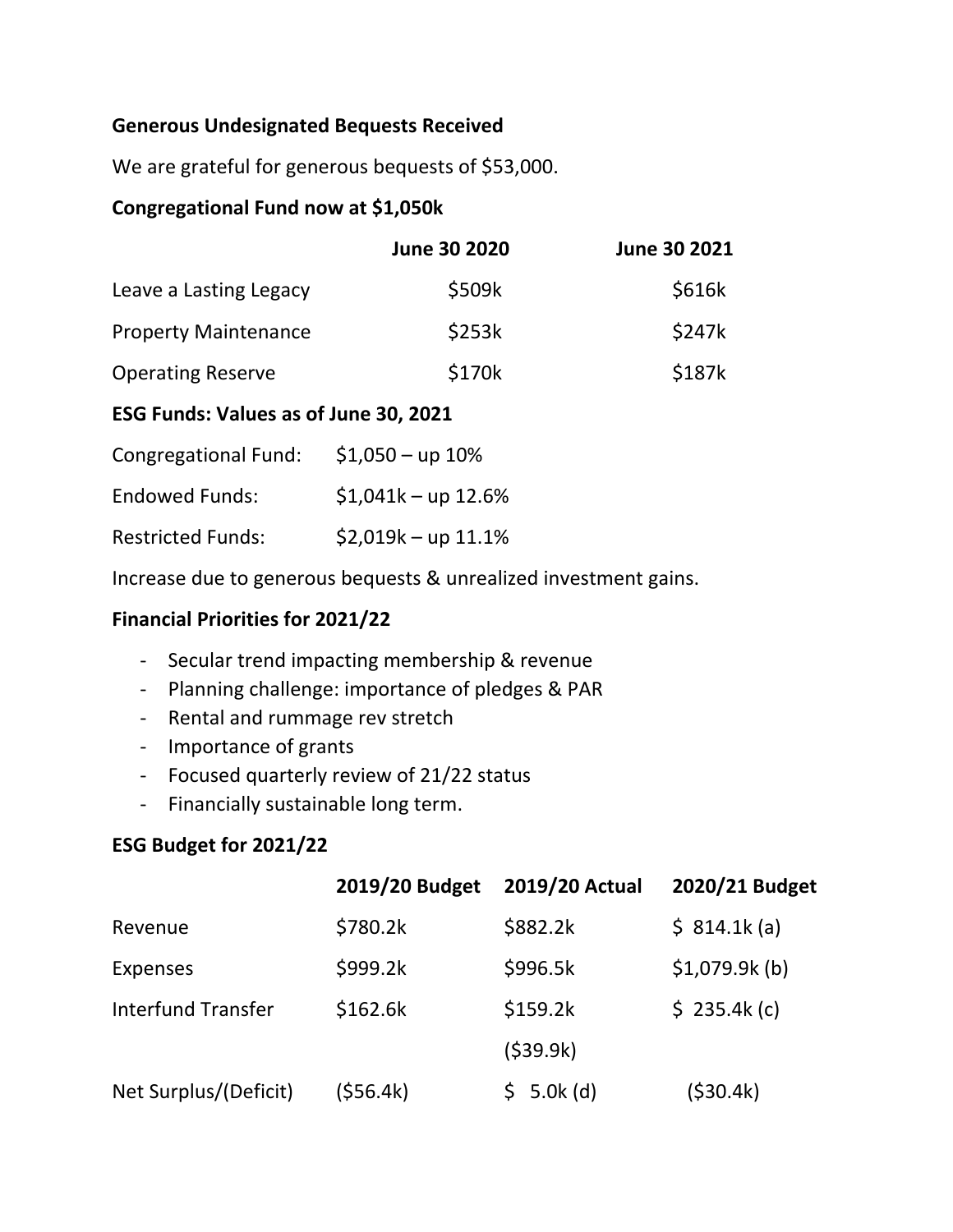- (a) No budget for Canada Emergency Wage Subsidy
- (b) Includes \$127k for lift
- (c) Includes \$127k for lift; transfer from Manse Fund.
- (d) Received \$65.0k Canada Emergency Wage Subsidy

It was moved by Gord Thompson and seconded by Charlie Roden that the 2021/22 budget be approved as presented. **CARRIED**

It was moved by Gord Thompson and seconded by Charlie Roden that ESG appoint Kriens LaRose LLP Company to conduct the July 1, 2021 to June 30, 2022 ESG audit. **CARRIED**

## **Moving Forward in Leadership**: Nominating Committee 2021

With many thanks to Marilyn Blair, retiring secretary, Donna MacCandlish presented the following new or extended appointments to Governing Council.

## **New/Extended Appointments**

- Maggie Wilkinson Chair
- Marion Axmith Member at Large, Outreach
- Marilyn Piotrowski Secretary
- John Blevins Property Chair extended pending new appointment
- Heather Parker Ministry & Personnel Chair extended pending new appointment
- Charlie Roden Treasurer extended pending new appointment

It was moved by Donna MacCandlish and seconded by Bob Blair that the list of new/extended appointments to ESG Governing Council and Committees be accepted. **CARRIED**

## **2021/2022 ESG Slate – Governing Council**

- Chair Maggie Wilkinson
- Past Chair Susan Moore
- Vice Chair vacant
- Secretary Marilyn Piotrowski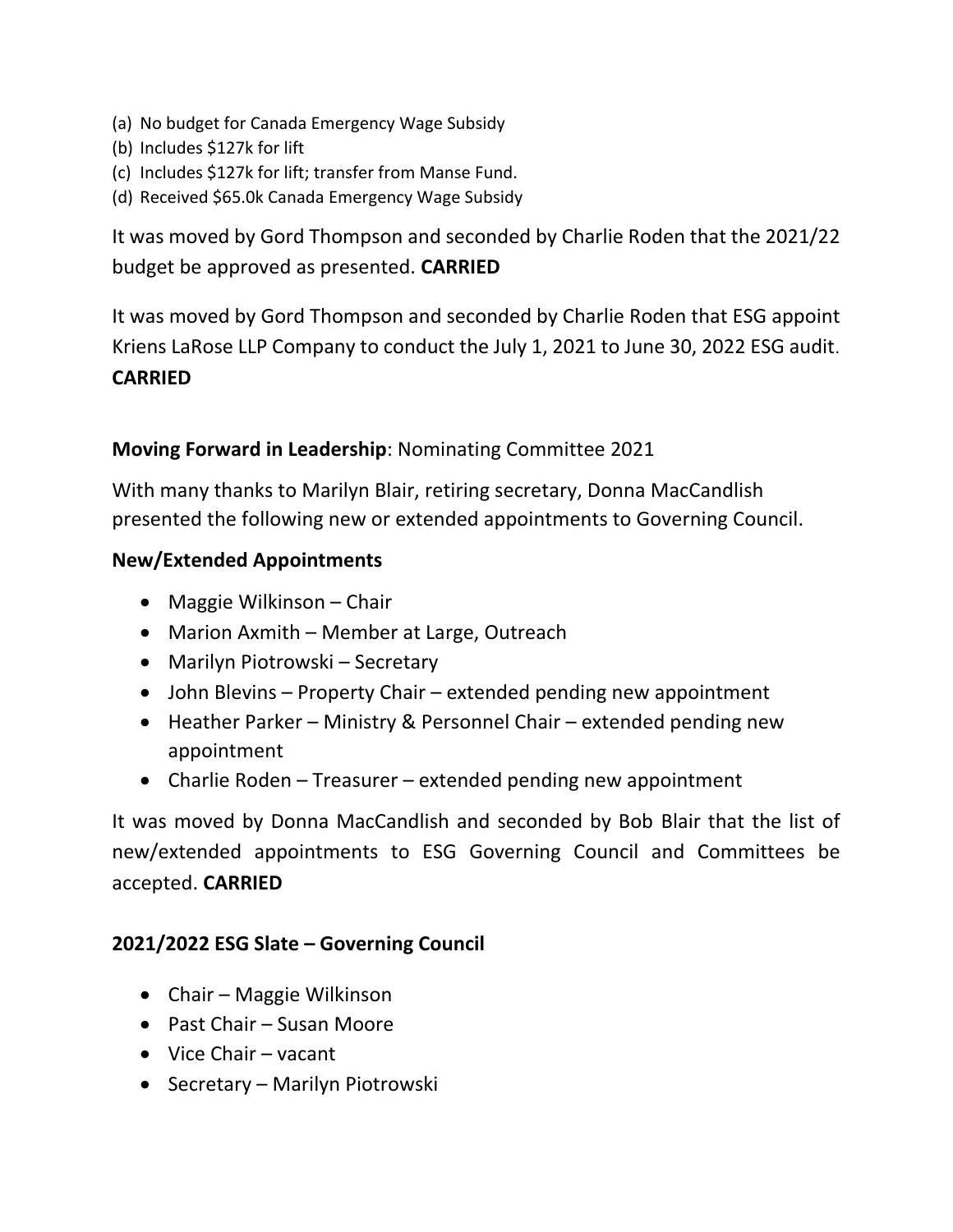- Trustees Chair Hugh DesBrisay
- Property Chair John Blevins  $*$
- Ministry & Personnel Chair Heather Parker \*
- Finance Chair Gord Thompson
- Treasurer Charlie Roden \*
- M@L Outreach Marion Axmith
- M@L Family Ministry Caren Cate
- M@L Worship, Sacraments, Music Rob Crabtree
- M@L Pastoral Care Kathleen Hull
- M@L Church Community Engagement Donna MacCandlish
- \* Extended appointments

## **Honourary Chair**

• Doug McWhirter

#### **Regional Reps**

• Peter & Penny Wilkins, Donna & Don Lang

## **Standing Committees**

- Worship, Sacraments, Music Christine Lawson
- Outreach Connie Roden
- Pastoral Care Arlene Duncan
- Family Rotating (Caren Cate oversight)
- Adult Education Patti Thompson
- Nominating Donna MacCandlish
- $\bullet$  Revenue vacant

## **Moving Forward in Gratitude**

Donna expressed gratitude on behalf of the entire congregation to Susan Moore for her years of leadership as Chair of the Governing Council.

Maggie recognized staff members for their contributions in this challenging year:

- Irina Denissova bookkeeper
- A J Brant & Alvaro Perez custodians